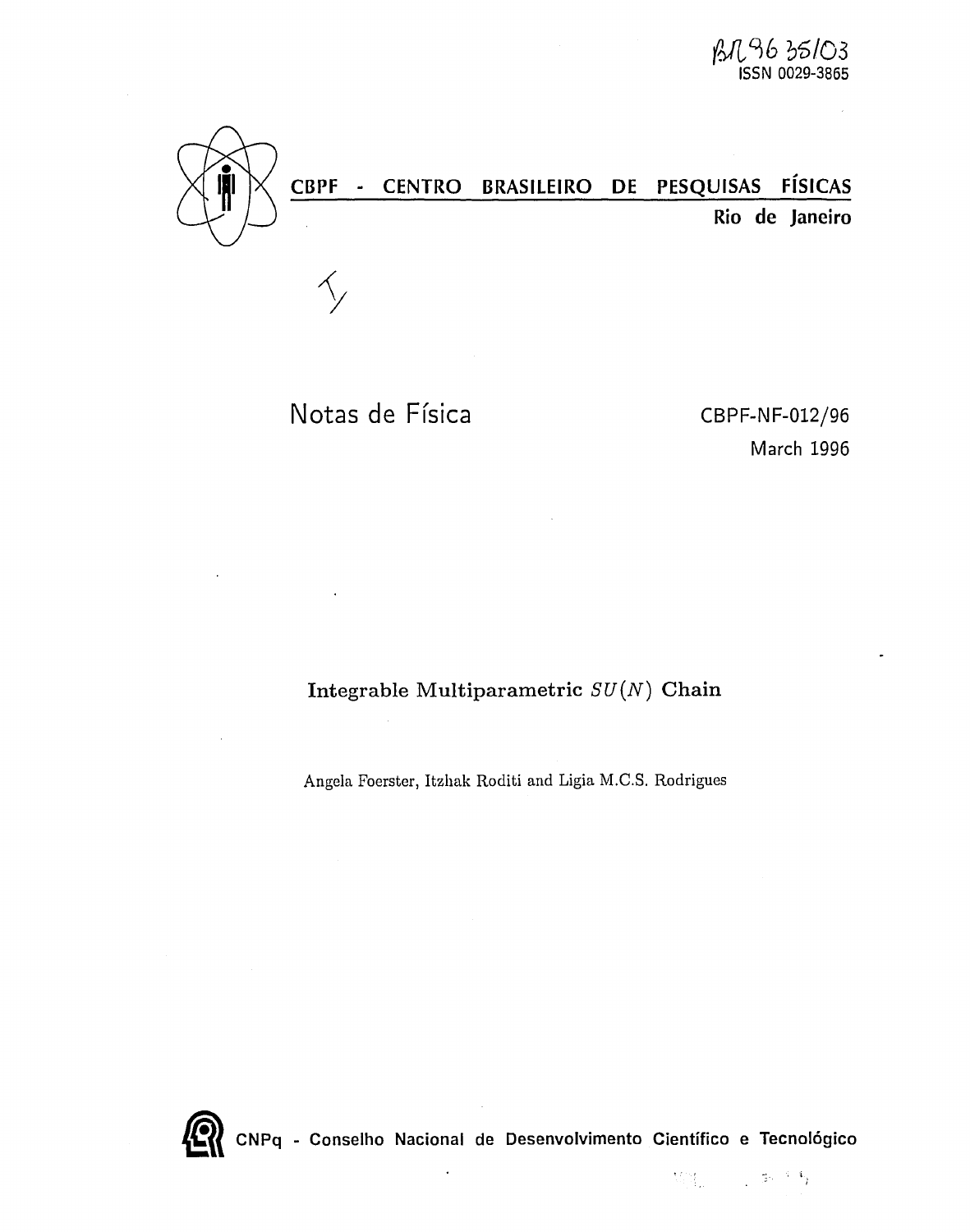## Integrable Multiparametric *SU(N)* Chain

*Angela Foerster^<sup>a</sup> \ Itzhak Roditi&<sup>b</sup> \* and *Ligia, M.C.S. Rodrigues^*

 $^{(1)}$ Instituto de Física da UFRGS Av. Bento Gonçalves, 9500 91501-970 - Porto Alegre, RS - Brazil

( 2 )Centro Brasileiro de Pesquisas Físicas - CBPF Rua Dr. Xavier Sigaud, 150 22290-180 - Rio de Janeiro, RJ - Brazil

#### ABSTRACT

We analyse integrable models associated to a multiparametric  $SU(N)$  R-matrix. We show that the Hamiltonians describe  $SU(N)$  chains with twisted boundary conditions and that the underlying algebraic structure is the multiparametric deformation of *SU(N)* enlarged by the introduction of a central element. *J*

Key-words: Integrable models; Quantum inverse scattering method; Quantum groups.

e-mail address: ( a )ANGELA@IFl.UFRGS.BR <sup>(b)</sup>RODITI@.CBPFSU1.CAT.CBPF.BR <sup>(c)</sup>LIGIA@CBPFSU1.CAT.CBPF.BR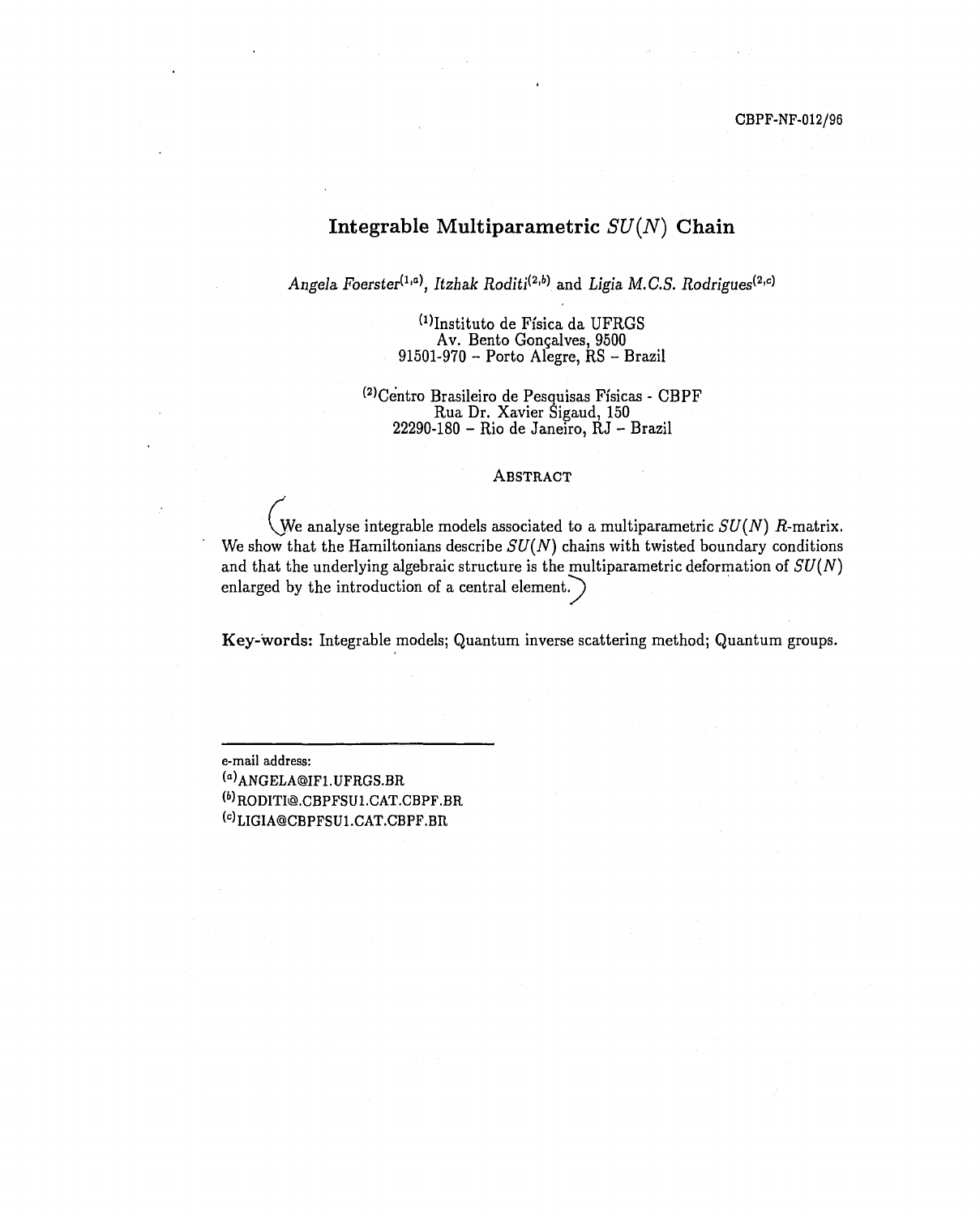The Quantum Inverse Scattering Method [1] provides a unified framework for the exact solution of classical and quantum models and led naturally to the new mathematical concept of quantum groups [2]. These were formulated as one-parameter deformation of a universal enveloping algebra. Multiparametric deformations have also been developed [3] and are currently attracting much attention: consistent multiparametric generalizations of the  $R$ -matrix and the corresponding quantum groups were discussed by several authors [4-11].

In this letter we obtain the Hamiltonian for an *SU(N)* chain with twisted boundary conditions and find that the underlying algebraic structure is the multiparametric deformation of *SU(N)* enlarged by the introduction of a central element.

We start with the following multiparametric generalization of the  $SU(N)$  R-matrix, first introduced by Perk and Schultz [12],

$$
R(x,q,\{p\}) = a(x,q) \sum_{\alpha}^{N} e^{\alpha \alpha} \otimes e^{\alpha \alpha} + b(x) \sum_{\alpha \neq \beta}^{N} p_{\alpha \beta} e^{\alpha \alpha} \otimes e^{\beta \beta} + c_{-}(x,q) \sum_{\alpha < \beta}^{N} e^{\alpha \beta} \otimes e^{\beta \alpha} + c_{+}(x,q) \sum_{\alpha > \beta}^{N} e^{\alpha \beta} \otimes e^{\beta \alpha} ,
$$
 (1)

where *x* is the spectral parameter and

$$
a(x,q) = xq - \frac{1}{xq}, \ b(x) = x - \frac{1}{x}, \ c_{-}(x,q) = \frac{1}{x} (q - \frac{1}{q}), \ c_{+}(x,q) = x(q - \frac{1}{q}). \tag{2}
$$

*q* and  $p_{\alpha\beta}$  are  $1 + \frac{N(N-1)}{2}$  independent parameters with  $p_{\alpha\beta}, \alpha, \beta = 1, \cdots N(\alpha < \beta)$ ,  $p_{\beta\alpha} = (p_{\alpha\beta})^{-1}$ . The  $N \times N$  matrices  $e^{\alpha\beta}$  have elements  $(e^{\alpha\beta})^{\gamma\rho} = \delta^{\alpha\gamma}\delta^{\beta\rho}$ .

It is easy to check that the  $R$ -matrix (1) satisfies the Yang-Baxter equation

$$
R_{12}(x_{12},q,\{p\})R_{13}(x_{13},q,\{p\})R_{23}(x_{23},q,\{p\}) = R_{23}(x_{23},q,\{p\})R_{13}(x_{13},q,\{p\})R_{12}(x_{12},q,\{p\})
$$
\n(3)

Notice that both sides of the equation above act on the tensor product of three  $N$ dimensional auxiliary spaces  $C_1^N \otimes C_2^N \otimes C_3^N$ , whereas the matrix  $R_{ik}(x_{ik}, q, \{p\})$  acts on  $C_i^N \otimes C_k^N$ .

The Lax operator associated to (1) is

$$
L(x, q, \{p\}) = x \sum_{\alpha}^{N} q^{W_{\alpha}} \prod_{\beta \neq \alpha} (p_{\alpha\beta})^{W_{\beta}} e^{\alpha\alpha} - \frac{1}{x} \sum_{\alpha}^{N} q^{-W_{\alpha}} \prod_{\beta \neq \alpha} (p_{\alpha\beta})^{W_{\beta}} e^{\alpha\alpha} + c_{+}(x, q) \sum_{\alpha > \beta} X_{\beta\alpha}^{+} e^{\alpha\beta} + c_{-}(x, q) \sum_{\alpha < \beta} X_{\beta\alpha}^{-} e^{\alpha\beta} \,, \tag{4}
$$

where in the fundamental representation  $W_\alpha = e^{\alpha\alpha}$  and  $X_{\alpha\beta} = e^{\alpha\beta} (\alpha \neq \beta);\ X_{\alpha\beta}^+(X_{\alpha\beta}^-)$ non-zero elements above (below) the diagonal. These  $W_{\alpha}$  can be written as combinations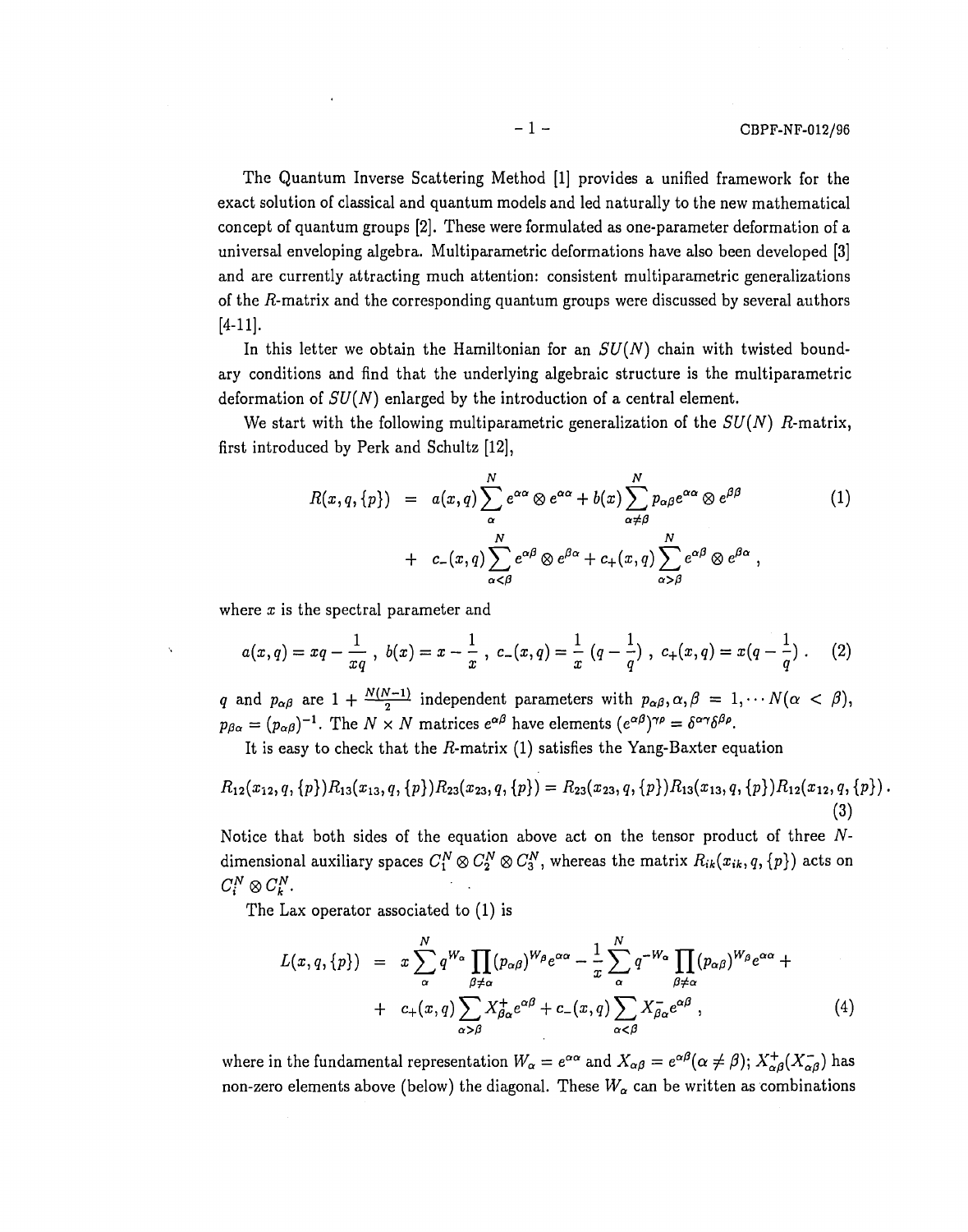#### $- 2 -$  CBPF-NF-012/96

 $\mathbf{t}$ 

i

of the matrices  $H$ , representing the Cartan sub-algebra, and the identity matrix  $I$ ,

$$
W_{\alpha} = \frac{1}{N} \sum_{\rho=1}^{N} w_{\alpha \rho} H_{\rho-1} \quad , \quad H_0 \equiv I \; , \tag{5}
$$

$$
w_{\alpha\rho} = \begin{cases} 1 & \text{if } \rho = 1 \\ 1 - \rho & \text{if } \rho \le \alpha \\ N + 1 - \rho & \text{if } \rho > \alpha \end{cases}
$$
 (6)

such that  $H_{\alpha} = W_{\alpha} - W_{\alpha+1}$  and  $I = \sum_{\alpha=1}^{N} W_{\alpha}$ . The R matrix (1) and the Lax operator (4) obey the Fundamental Commutation Relation (FCR) [1],

$$
R_{12}(x_{12},q,\{p\})L_n^1(x_1,q,\{p\})L_n^2(x_2,q,\{p\}) = L_n^2(x_2,q,\{p\})L_n^1(x_1,q,\{p\})R_{12}(x_{12},q,\{p\})\ .
$$
\n(7)

Here the  $L$ -matrix is defined on the tensor product of the  $N$ -dimensional auxiliary space and the local quantum space  $C_1^N \otimes C_2^d$ , with *d* the dimension of the representation of the associated algebra satisfied by the operators in the entries of the matrix *L.*

Following the general procedure of Faddeev et al [1], we introduce the monodromy matrix

$$
T(x,q,\{p\}) = L_{n_0}(x,q,\{p\}) \cdots L_2(x,q,\{p\}) L_1(x,q,\{p\}) \;, \tag{8}
$$

acting on the tensor product of an auxiliary (horizontal) space  $C^N$  and a quantum (vertical) space  $\Omega = C_1^N \otimes \cdots C_{n_0}^N$ .

The transfer matrix is defined as the trace of the monodromy matrix (8) in the auxiliary space:

$$
\tau(x,q,\{p\}) = trT(x,q,\{p\}) = \sum_{\alpha=1}^{N} T_{\alpha}^{\alpha}(x,q,\{p\}).
$$
 (9)

The Yang-Baxter equations (3) imply the commutativity of the transfer matrix for different spectral parameters,

$$
[\tau(x,q,\{p\}),\tau(y,q,\{p\})]=0\,\,,\tag{10}
$$

which reflects the integrability of the model. In fact, the eigenvalue problem for a  $N$ -state integrable model is exactly solved by the Algebraic Nested Bethe Ansatz method [13]. This procedure is carried out in  $(N - 1)$  steps and the Bethe Ansatz equations for the level " $l$ "  $(l = 1, \cdots N - 1)$  are given by

$$
\prod_{r \neq l+1}^{N} p_{rl+1}^{N_r} \prod_{s \neq l}^{N} p_{ls}^{N_s} \prod_{i=1}^{n_{l-1}} \frac{a(x_k^{(l)}/x_i^{(l-1)})}{b(x_k^{(l)}/x_i^{(l-1)})} \prod_{i'=1}^{n_l} \left( \frac{a(x_{i'}^{(l)}/x_k^{(l)})}{b(x_{i'}^{(l)}/x_k^{(l)})} \frac{b(x_k^{(l)}/x_{i'}^{(l)})}{a(x_k^{(l)}/x_{i'}^{(l)})} \right) \prod_{i''=1}^{n_{l+1}} \frac{b(x_{i''}^{(l+1)}/x_k^{(l)})}{a(x_{i''}^{(l+1)}/x_k^{(l)})} = -1,
$$
\n
$$
k = 1, \cdots, n_l.
$$
\n(11)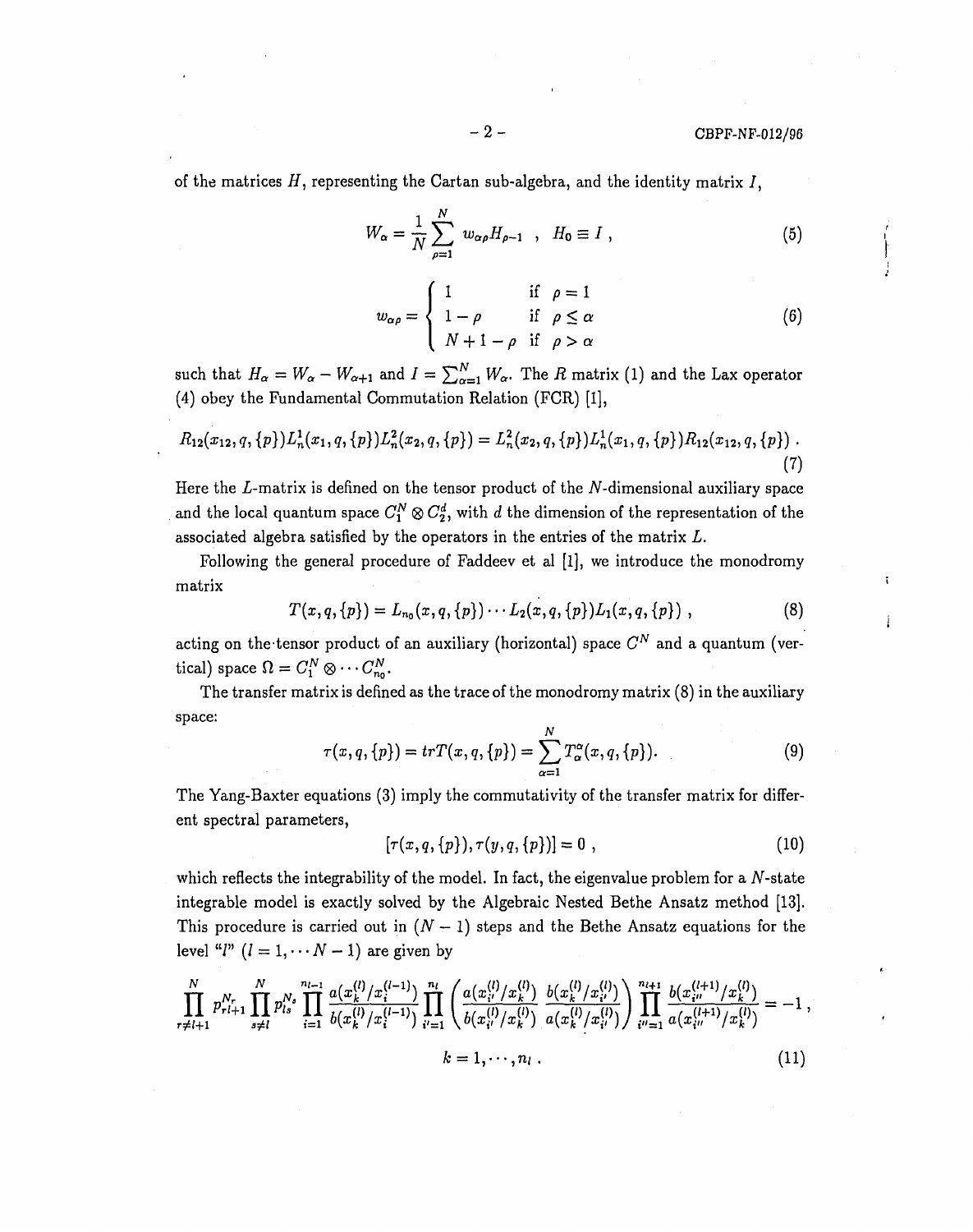Here  $n_N = 0, x^{(0)} = 0, N_i = n_{i-1} - n_i$  and  $\prod_{i=1}^{0}$  is assumed to be one. Therefore, the eigenvalue problem of the transfer matrix (9) is reduced to a system of coupled algebraic equations for the Bethe Ansatz parameters  $x_k^{(l)}$ ,  $(l = 1, \dots N-1; k = 1, \dots n_l)$ . We observe that each parameter  $x^{(l)}$  couples just with its neighbour-level parameter  $x^{(l\pm 1)}$ (except  $x^{(1)}(x^{(N-1)})$ , which couples only with  $x^{(2)}(x^{(N-2)})$ ).

From the transfer matrix (9), we get a multiparametric version of a quantum Hamiltonian for a  $n_0$  length  $SU(N)$  chain through

$$
\mathcal{H} \propto \frac{\partial}{\partial x} \ln(\tau) \left|_{x=1} \right. \tag{12}
$$

This yields:

$$
\mathcal{H} = \sum_{i=1}^{n_0} h_{i,i+1} \quad (n_0 + 1 \equiv 1) , \qquad (13)
$$

where

$$
h_{i,i+1} = \frac{q+q^{-1}}{2} - \frac{q+q^{-1}}{2} \sum_{\alpha=1}^{N} e_i^{\alpha \alpha} e_{i+1}^{\alpha \alpha} - \frac{q-q^{-1}}{2} \sum_{\alpha \neq \beta}^{N} sign(\alpha - \beta) e_i^{\alpha \alpha} e_{i+1}^{\beta \beta} - \sum_{\alpha \neq \beta}^{N} p_{\alpha \beta} e_i^{\alpha \beta} e_{i+1}^{\beta \alpha}.
$$
\n(14)

Let us now show that the general Hamiltonian (13) describes a  $SU(N)$  chain with twisted periodic boundary conditions. For that sake we perform the similarity transformations generated by

$$
U = e^{-\frac{1}{2}\sum_{i=1}^{n_0}(i-1)\sum_{\alpha=1}^{N-1}\xi^{\alpha}H_{\alpha}^{i}}.
$$
 (15)

The coefficients  $\xi^{\alpha}$  are fixed when we impose the conditions

$$
p_{\alpha\beta} U e_i^{\alpha\beta} e_{i+1}^{\beta\alpha} U^{-1} = e_i^{\alpha\beta} e_{i+1}^{\beta\alpha} ; \ \alpha = 1, \cdots N-1 , \qquad (16)
$$

under which (13) particularizes to the Hamiltonian for the *SU(N)* spin chain with twisted periodic boundary conditions

$$
\mathcal{H} = \sum_{i=1}^{n_0-1} \left\{ \frac{q+q^{-1}}{2} - \frac{q+q^{-1}}{2} \sum_{\alpha=1}^N e_i^{\alpha \alpha} e_{i+1}^{\alpha \alpha} - \frac{q-q^{-1}}{2} \sum_{\alpha \neq \beta}^N sign(\alpha - \beta) e_i^{\alpha \alpha} e_{i+1}^{\beta \beta} \right\} + \newline - \sum_{i=1}^{n_0-1} \sum_{\alpha \neq \beta}^N e_i^{\alpha \beta} e_{i+1}^{\beta \alpha} - \sum_{\beta \neq \alpha}^N (p_{\alpha \beta}^n e_{n_0}^{\alpha \beta} e_1^{\beta \alpha} + p_{\alpha \beta}^{-n_0} e_1^{\alpha \beta} e_{n_0}^{\beta \alpha}) \tag{17}
$$

The case  $N = 2$  was previously discussed in the literature [14,15].

The multiparametric Hamiltonian (13) is not quantum group invariant. Nevertheless, the quantum group structure also appears in this context. The underlying algebraic structure is obtained directly from the FCR (7) noting that now  $W_i$  and  $X_{\alpha\beta}$  are considered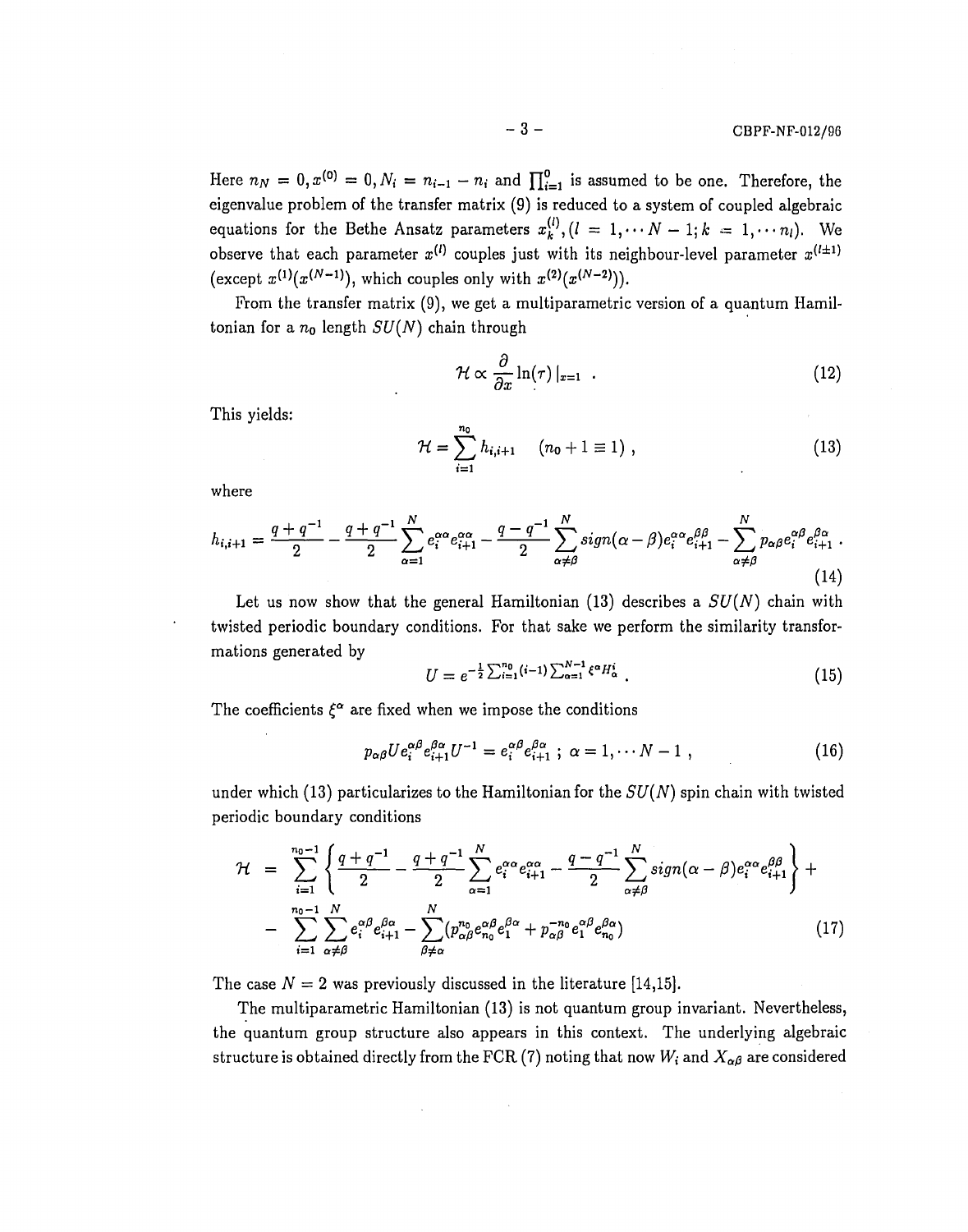÷

as abstracts elements of the algebra. Besides, the  $W_\alpha$  are now combinations of a central element Z and operators  $\hat{H}_{\alpha}$ ,

$$
W_{\alpha} = \frac{1}{N} \sum_{\alpha=1}^{N} w_{\alpha\rho} \hat{H}_{\rho-1} , \quad \hat{H}_0 \equiv Z , \qquad (18)
$$

that respectively concide with  $I$  and  $H_{\alpha}$  in the fundamental representation and the coefficients  $w_{\alpha\rho}$  are the same as given in relation (6). The commutation relations are then

$$
[Z, \hat{H}_{\alpha}] = [\hat{H}_{\alpha}, \hat{H}_{\beta}] = 0
$$
  
\n
$$
[\hat{H}_{\gamma}, X_{\alpha\beta}^{\pm}] = 0, \qquad [ \hat{H}_{\gamma}, X_{\alpha\beta}^{\pm}] = a_{\alpha\beta} (\hat{H}_{\gamma}) X_{\alpha\beta}^{\pm} ,
$$
  
\n
$$
p_{\beta\alpha} X_{\beta\alpha}^{\pm} X_{\alpha\beta} - p_{\alpha\beta} X_{\alpha\beta}^{\pm} X_{\beta\alpha}^{\pm} =
$$
  
\n
$$
\Omega^{-1} [q^{W_{\beta} - W_{\alpha}} - q^{-W_{\beta} + W_{\alpha}}] \prod_{\rho \neq \beta} (p_{\beta\alpha})^{W_{\rho}} \prod_{\delta \neq \alpha} (p_{\alpha\delta})^{W_{\delta}},
$$
  
\n
$$
p_{\alpha\beta} X_{\alpha\beta}^{\pm} X_{\beta\rho}^{\pm} - p_{\beta\rho} X_{\beta\rho}^{\pm} X_{\alpha\beta}^{\pm} = q^{\pm W_{\beta}} \prod_{\delta \neq \beta} (p_{\beta\delta})^{W_{\delta}} X_{\alpha\rho}^{+},
$$
  
\n
$$
p_{\alpha\beta} X_{\alpha\beta}^{\pm} X_{\beta\rho}^{\mp} - p_{\beta\rho} X_{\beta\rho}^{\pm} X_{\alpha\beta}^{\pm} = q^{W_{\beta}} \prod_{\delta \neq \beta} (p_{\beta\delta})^{W_{\delta}} X_{\alpha\rho}^{-}, \alpha < \rho
$$
  
\n
$$
p_{\alpha\beta} X_{\alpha\beta}^{\pm} X_{\beta\rho}^{\mp} - p_{\beta\rho} X_{\beta\rho} X_{\alpha\beta}^{\pm} = q^{-W_{\alpha}} \prod_{\delta \neq \beta} (p_{\beta\delta})^{W_{\delta}} X_{\alpha\rho}^{+}, \alpha > \rho
$$
  
\n
$$
X_{\beta\alpha}^{\epsilon} X_{\beta\beta}^{\epsilon} = q^{sign(\alpha - \rho)} p_{\alpha\rho} X_{\beta\rho}^{\epsilon} X_{\beta\alpha}^{\epsilon} , \epsilon = \pm ,
$$
  
\n
$$
X_{\alpha\beta}^{\epsilon} X_{\alpha\rho}^{\epsilon} = q p_{\beta\rho} X_{\alpha\rho}
$$

Finally,

 $\tilde{\mathbf{y}}$ 

$$
p_{\rho\alpha}X^{\pm}_{\alpha\beta}X^{\pm}_{\rho\lambda} - p_{\lambda\beta}X^{\pm}_{\rho\lambda}X^{\pm}_{\alpha\beta} = -\Omega X^{\pm}_{\rho\beta}X^{\pm}_{\alpha\lambda} \tag{20}
$$

where  $\Omega = q - q^{-1}$ , and  $\beta > \lambda > \alpha > \rho$  and all their cyclic permutations and

$$
p_{\rho\alpha}X^{\pm}_{\alpha\beta}X^{\pm}_{\rho\lambda} - p_{\lambda\beta}X^{\pm}_{\rho\lambda}X^{\pm}_{\alpha\beta} = \Omega X^{\pm}_{\rho\beta}X^{\pm}_{\alpha\lambda},\tag{21}
$$

with  $\beta < \lambda < \alpha < \rho$  and all their cyclic permutations; otherwise, (for example,  $\beta > \lambda <$  $\alpha < \rho$ ), we have

$$
p_{\rho\alpha}X^{\pm}_{\alpha\beta}X^{\pm}_{\rho\lambda} - p_{\lambda\beta}X^{\pm}_{\rho\lambda}X^{\pm}_{\alpha\beta} = 0.
$$
 (22)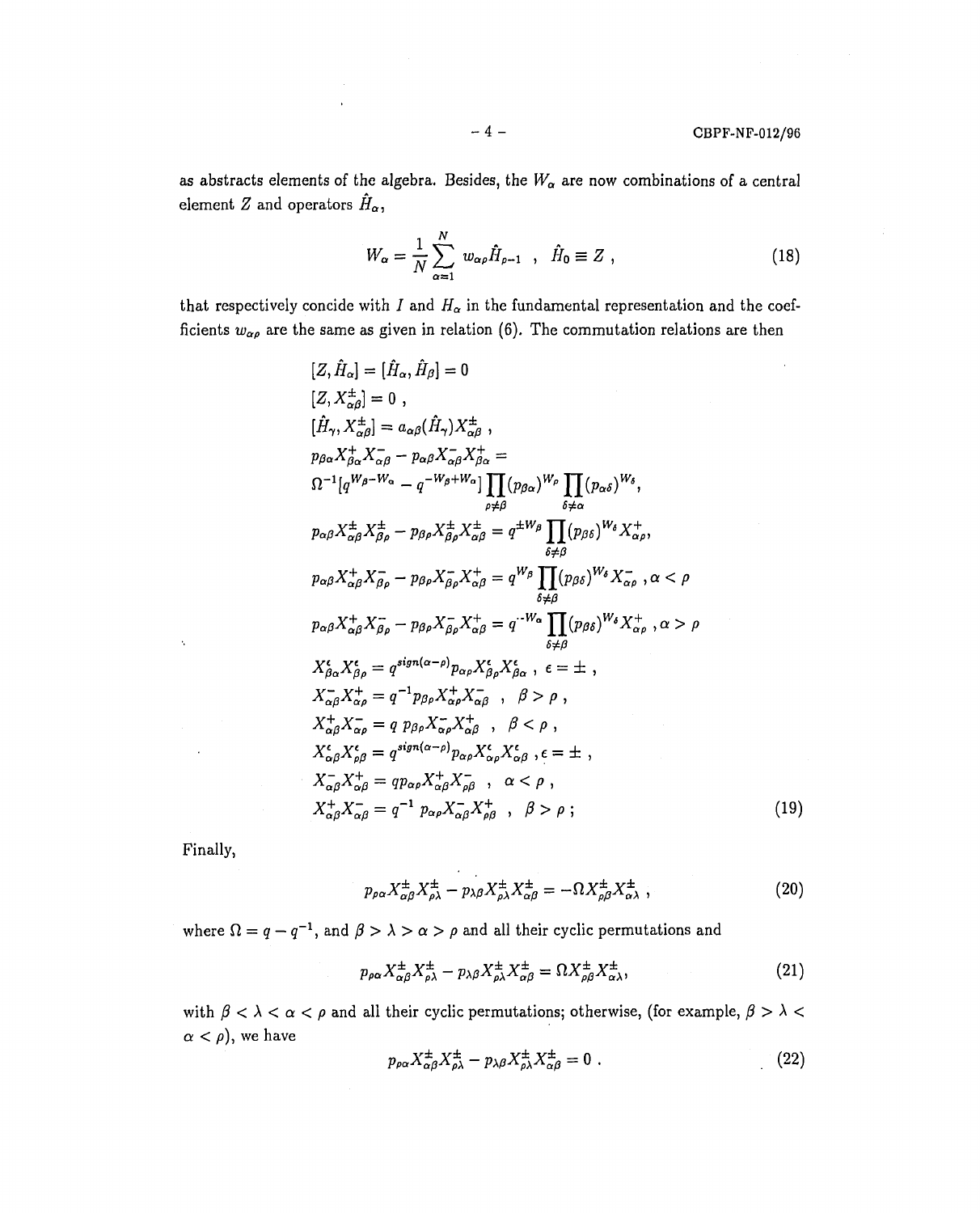The coefficients  $a_{\alpha\beta}(\hat{H}_{\gamma})$  are obtained by solving

$$
W_{\rho} X^{\epsilon}_{\alpha\beta} = X^{\epsilon}_{\alpha\beta}(W_{\rho} + \delta) \tag{23}
$$

where

$$
\delta = \begin{cases}\n1 & , & \rho = \alpha \\
-1 & , & \rho = \beta \\
0 & , & \text{otherwise}\n\end{cases}
$$
\n(24)

remembering that  $\hat{H}_{\alpha} = W_{\alpha} - W_{\alpha+1}$ .

s obtained by considering the product  $space; we find$ 

$$
\Delta Z = Z \otimes \mathbf{1} + \mathbf{1} \otimes Z \tag{25}
$$

$$
\Delta \hat{H}_{\alpha} = \hat{H}_{\alpha} \otimes \mathbf{1} + \mathbf{1} \otimes \hat{H}_{\alpha}
$$
\n
$$
H_{\alpha} = \sum_{\substack{W \subset \mathbf{H} \\ W_{\alpha} = \mathbf{H} \cup \mathbf{H} \\ W_{\alpha} = \mathbf{H} \cup \mathbf{H} \cup \mathbf{H} \\ W_{\alpha} = \mathbf{H} \cup \mathbf{H} \cup \mathbf{H} \cup \mathbf{H} \tag{26}
$$

$$
(\Delta X_{\nu\mu}^+) = q^{W_{\mu}} \prod_{\beta \neq \mu} p_{\mu\beta}^{W_{\beta}} \otimes X_{\nu\mu}^+ + X_{\nu\mu}^+ \otimes q^{W_{\nu}} \prod_{\beta \neq \nu} p_{\nu\beta}^{W_{\beta}}
$$
  
+
$$
\Omega \sum X_{\beta\mu}^+ \otimes X_{\nu\beta}^+ \qquad (27)
$$

$$
(\Delta X_{\nu\mu}^-) = q^{-W_{\mu}} \prod_{\beta \neq \mu} p_{\mu\beta}^{-W_{\beta}} \otimes X_{\nu\mu}^- + X_{\nu\mu}^- \otimes q^{-W_{\nu}} \prod_{\beta \neq \nu} p_{\nu\beta}^{-W_{\beta}}
$$
  
+
$$
\Omega \sum_{\beta > \mu} X_{\beta\mu}^- \otimes X_{\nu\beta}^- \qquad (28)
$$

Thus, the introduction of a central element has allowed us to construct a coherent coproduct which makes appear the underlying algebraic structure of the  $SU(N)$  chain with  $\cdot$ twisted boundary conditions.

# Acknowledgements

Angela Foerster thanks CBPF for its kind hospitality and CNPq for financial support. Ligia M.C.S. Rodrigues thanks S. Sciuto and M.R-Monteiro for useful discussions and also thanks M.R-Monteiro for constant encouragement.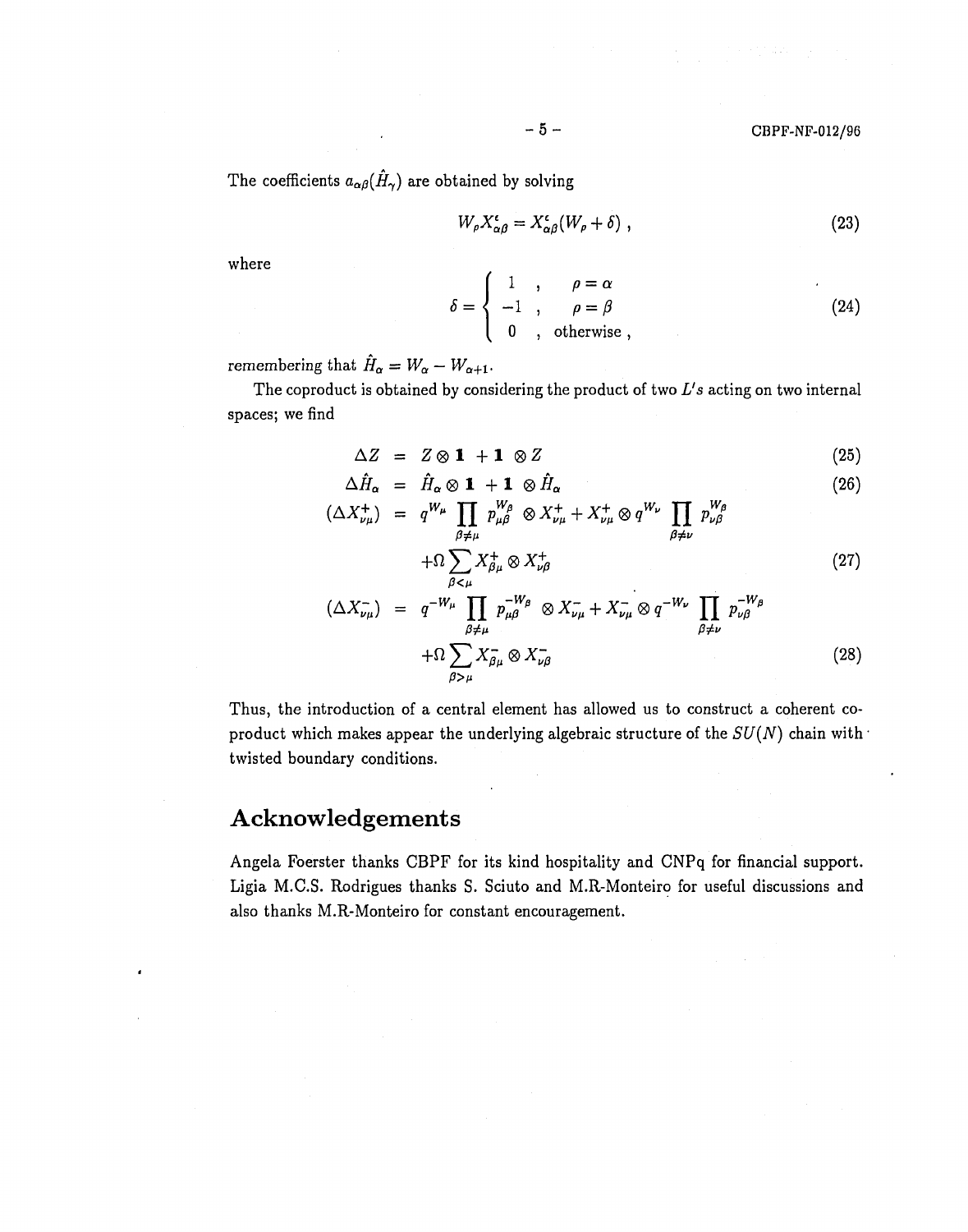## References

- [1] N.Yu. Reshetikhin, L.A. Takhtajan and L.D, Faddeev. Algebra and Analysis I, 178 (1989); L.D. Faddeev, "New Problems, Methods and Techniques in Quantum Field Theory and Statistical Mechanics" ed M. Rasetti (World Scientific Publ.), (1990); E. Sklyanin, L. Takhtajan and L. Faddeev, Leningrad Math. J. 1, 193 (1979); Teor. Matem. Fiz. **40,** 194 (1979).
- [2] M. Jimbo, Lett. Math. Phys. **10,** 63 (1985); V.G. Drinfeld, Sov. Math. Dokl. **32,** 254 (1986).
- [3] N. Reshetikhin, Lett. Math. Phys. **20,** 331 (1990).
- [4] A. Sudbery, J. Phys. A. Math. Gen. **23,** L697 (1990).
- [5] M. Takeuchi, Proc. Jap. Acad. **66,** 112 (1990).
- [6] C. Burdik and L. Hlavaty, J. Phys. A: Math. Gen. **24,** L165 (1991).
- [7] J. Schirrmacher, J. Wess and B. Zumino, Z. Phys. C Particles and Fields 49, 317 (1991); J. Schirrmacher, Z. Phys. C - Particles and Fields **50,** 321 (1991).
- [8] B. Basu Mallick and A. Kundu, J. Phys. A: Math. Gen. **25,** 4147 (1992).
- [9] A. Aghamohammadi, V. Karimipour and S. Rouhani, J. Phys. A: Math. Gen. **26,** L75 (1993).
- [10] M.R-Monteiro, I. Roditi, L.M.C.S. Rodrigues and S. Sciuto, Mod. Phys. Lett. A **10,** 419 (1995); Phys. Lett. **B354,** 389 (1995).
- [11] J. Abad and M. Rios, J. Phys. A: Math. Gen. **28,** 3319 (1995).
- [12] J.H.H. Perk and C.L. Schultz, Phys. Lett. **A84,** 407 (1981); C.L. Schultz, Physica **A112,** 71 (1983).
- [13] O. Babelon, H.J. De Vega and CM . Viallet, Nucl. Phys. **B200,** 266 (1982).
- [14] F.C. Alcaraz, M.N. Barber and M.T. Batchelor, Annals of Phys. **182** 280, (1988).
- [15] V. Pasquier and H. Saleur, Nucl. Phys. B **316,** 523 (1990).